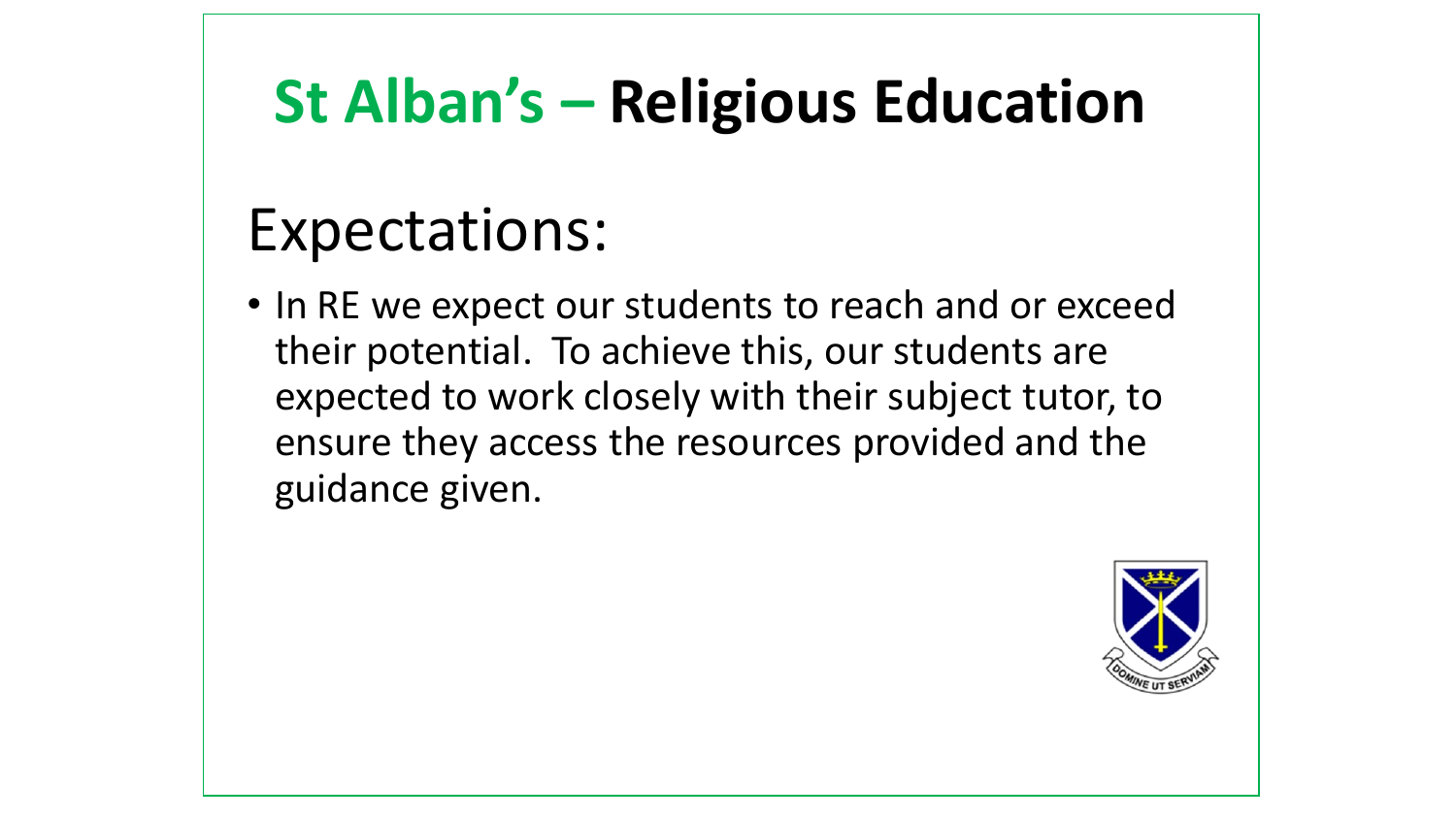## Religious Education

- AQA (board) 100% Exam
- Two exams and three papers.
- **Paper 1**
- Catholic Christianity
- **Paper 2**
- Themes
- **Paper 3**
- Judaism

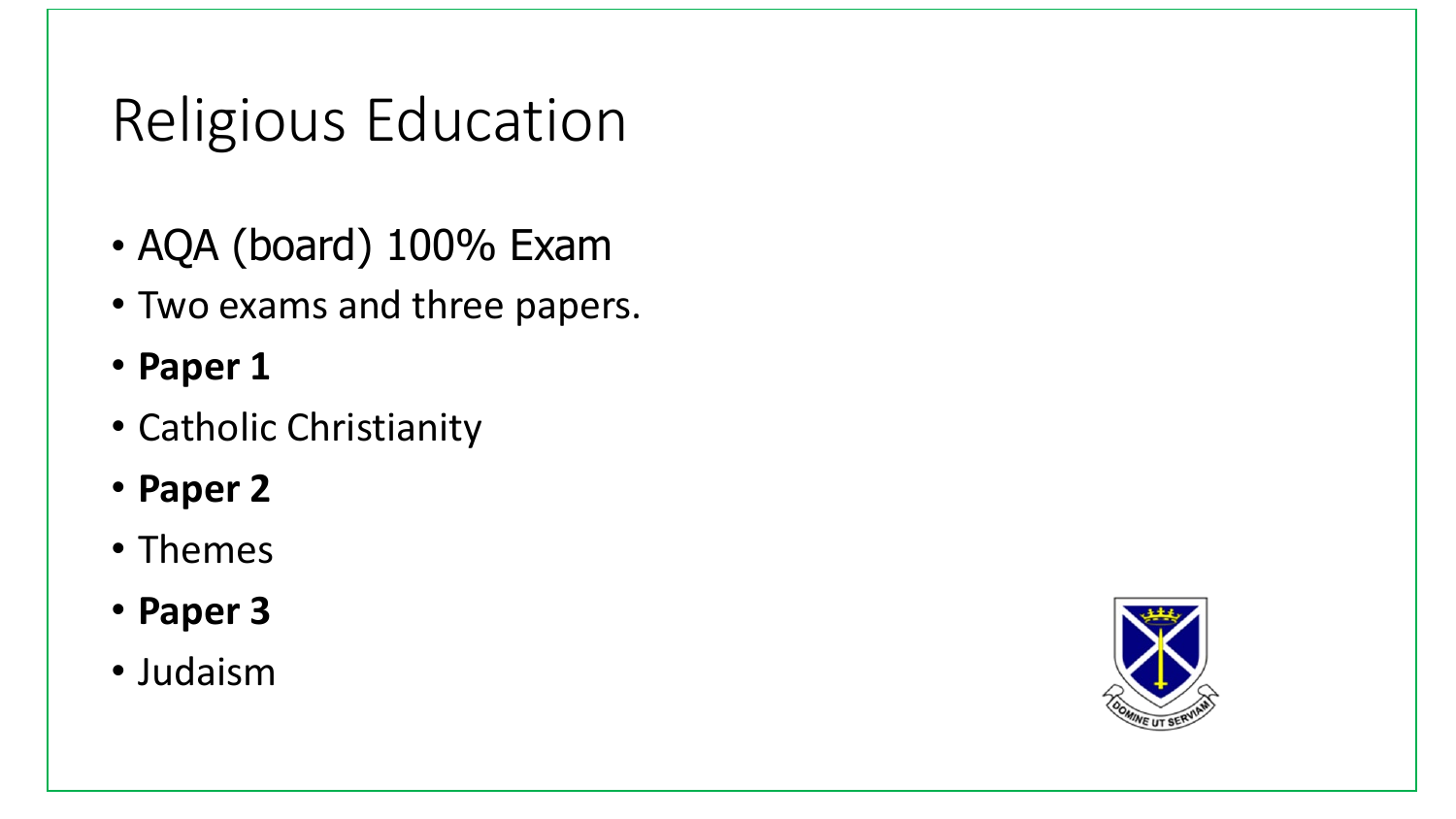### Pre-Public Examinations Format:

- Paper 1 Christianity
- Revision content in preparation for their PPE was sent via email 6/10/21
- All relevant resources supporting this is on share point and was first sent to them 21/10/21

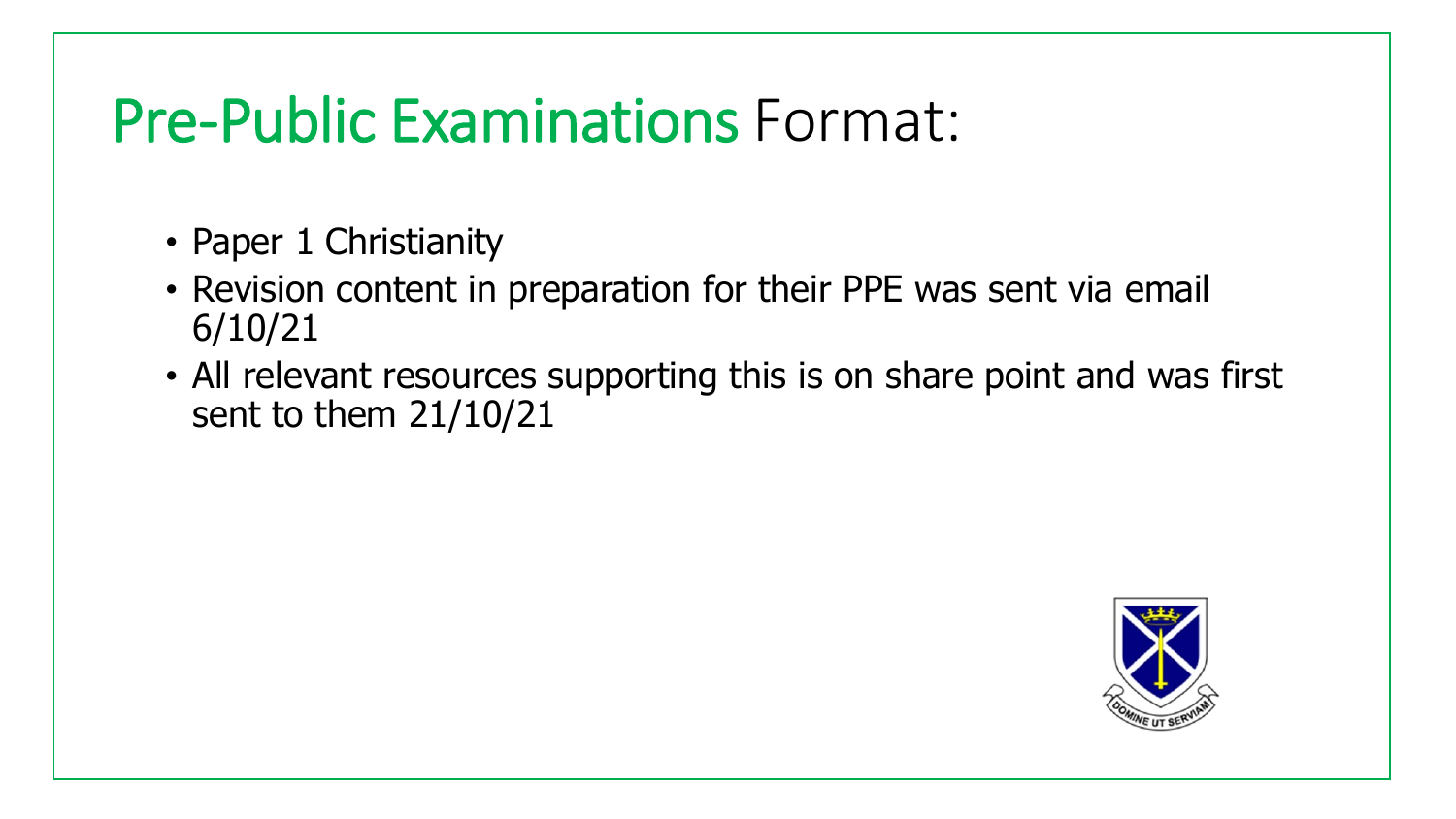## St Alban's – How to Revise RE

- Accessing revision on request, either before and after school or during lunch time.
- Accessing ebook via **kerboodle.**
- Some students with grades 3-4 have been specifically requested to attend on **Wednesday after school**.
- Staff and student being available via emails to answer questions.
- Students to create 'Flash cards' for key terms etc.
- Students to purchase Revision guides...these have been made available free of charge for our PP students.
- Staff and students to use the 'Review and build' alongside the 'check and consolidate' embedded in every lessons.
- Supporting them to access online resources via SharePoint or other sites.



• Quizzes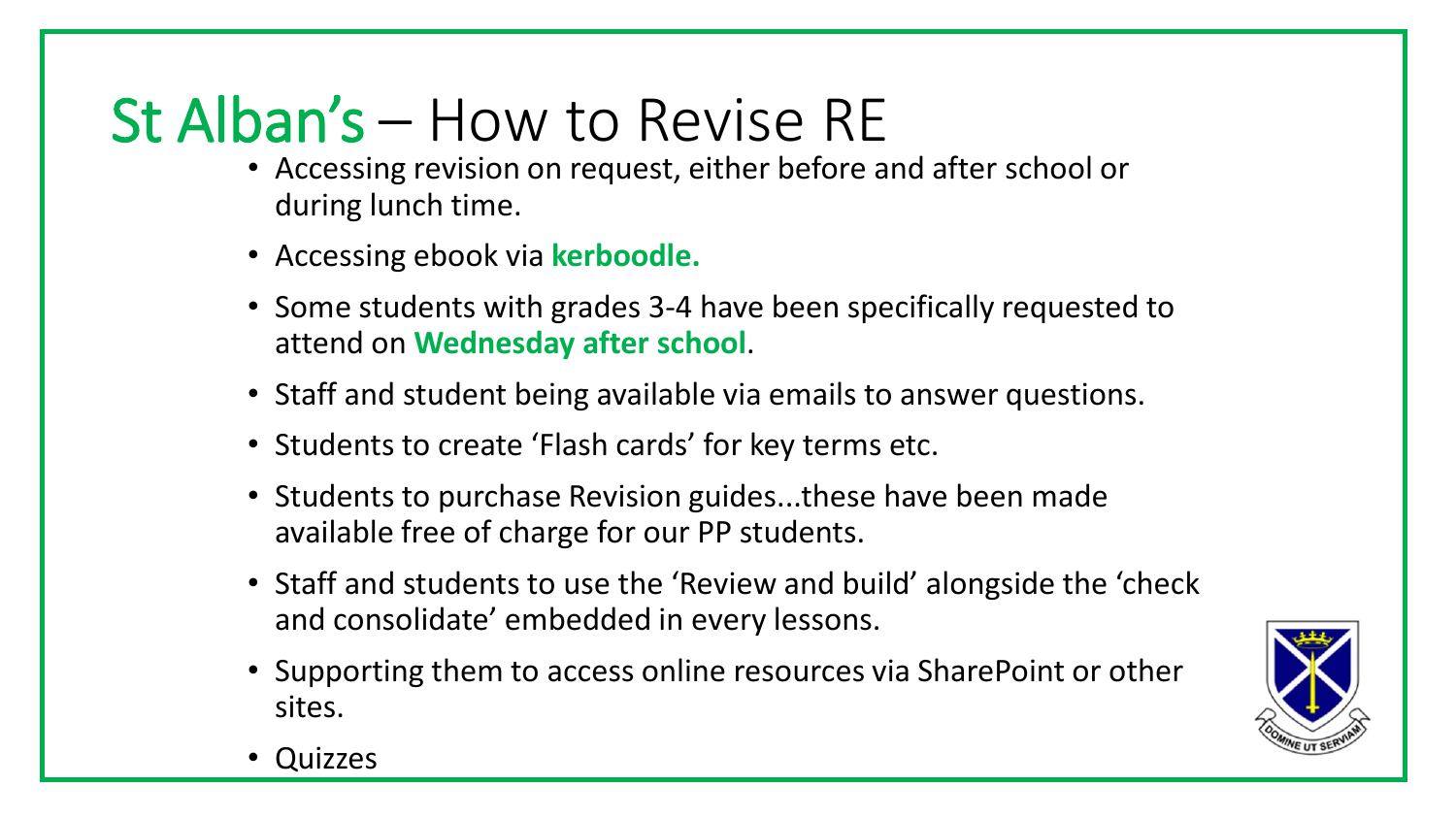## AQA Catholic Christianity B



- This can be purchased via Amazon.
- We are also hoping to provide students with work booklets, which can be purchase for the cost of the printing.

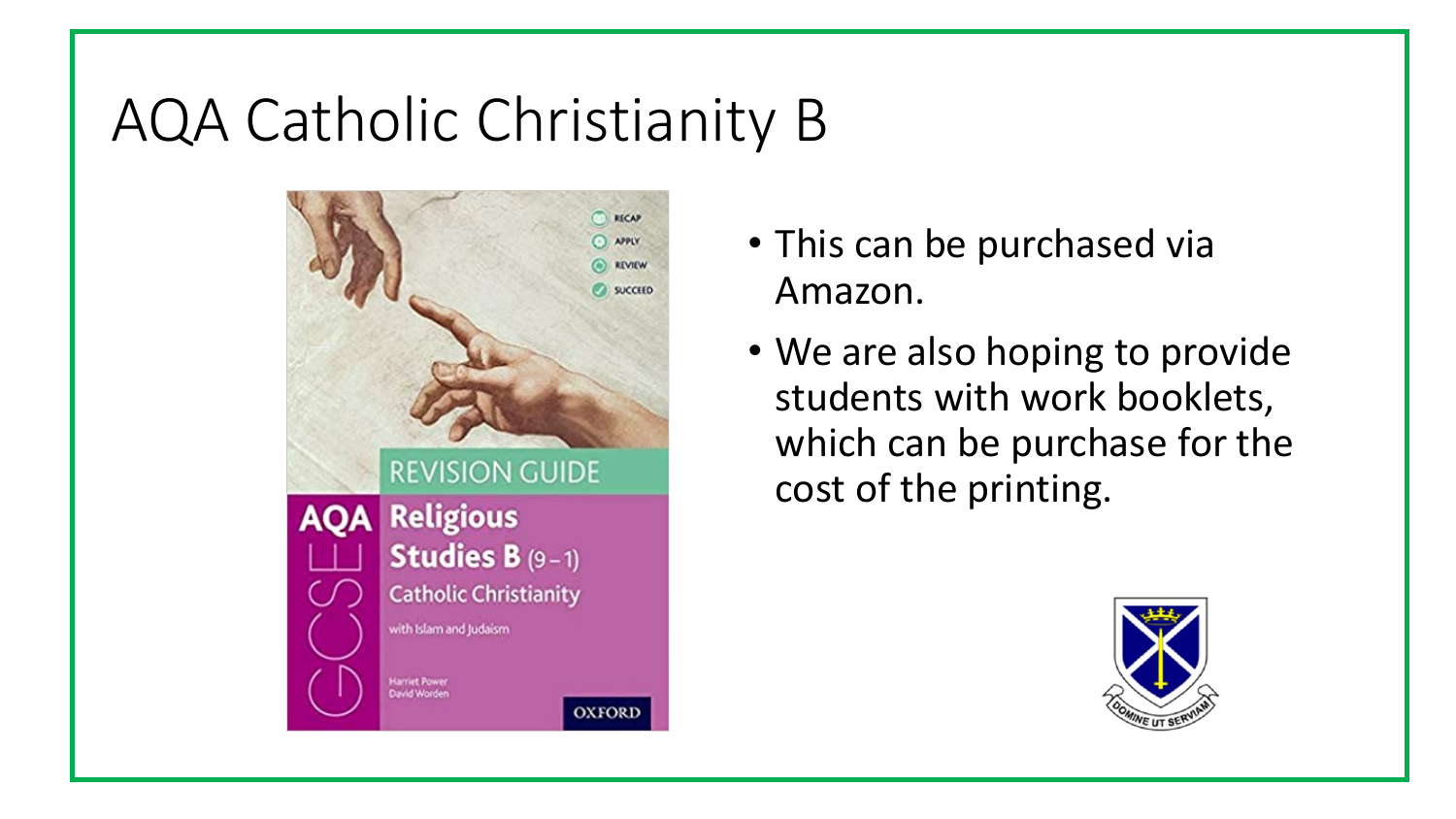### St Alban's – SharePoint

• Many resources can be accessed through share point, on TEAMS of which students currently have access. The links provided will take them directly to revision tools such as BBC Bitesize.

| $\boxtimes$<br><b>SharePoint</b>                        |                 |                                    |                        | <b>୍ବ</b><br>$\mathcal{P}$<br>$\Box$<br>C.Gilson                                                                                                                                                |
|---------------------------------------------------------|-----------------|------------------------------------|------------------------|-------------------------------------------------------------------------------------------------------------------------------------------------------------------------------------------------|
| Student Shared Area $\sim$<br>Admin Shared Area<br>Home |                 |                                    |                        |                                                                                                                                                                                                 |
| $\boxtimes$<br><b>Religious Education</b>               |                 |                                    |                        | ☆ Not following ie Share                                                                                                                                                                        |
| $+$ New $\vee$<br>Documents $\ge$ Year 11               |                 |                                    |                        | $\equiv$ All Documents $\vee$ $\sqrt{ }$<br>$\odot$                                                                                                                                             |
| Name $\vee$                                             | Modified $\vee$ | Modified By $\vee$                 | $+$ Add column $\vee$  |                                                                                                                                                                                                 |
| $\bullet$<br>AQA BBC bitesize.url                       | 5 days ago      | C.Gilson                           |                        |                                                                                                                                                                                                 |
| $\bullet$<br><b>BBC Religion Christianity.url</b>       | 5 days ago      | C.Gilson                           |                        |                                                                                                                                                                                                 |
| $\bullet$<br>Church and the Kingdom of God.url          | 5 days ago      | C.Gilson                           |                        |                                                                                                                                                                                                 |
| 凾<br>clocks.docx                                        | 5 days ago      | C.Gilson                           |                        |                                                                                                                                                                                                 |
| 凾<br>Creation.docx                                      | November 1      | H.Foster                           |                        |                                                                                                                                                                                                 |
| Ñ<br><b>GCSE Revision</b>                               | October 28      | C.Gilson                           |                        |                                                                                                                                                                                                 |
|                                                         |                 | $\overline{Q}$ Search this library | Curriculum Shared Area | $\bar{\uparrow}$ Upload $\vee$ $\boxplus$ Edit in grid view $\mathcal{Q}$ Share $\heartsuit$ Copy link $\mathcal{Q}$ Sync $\downarrow$ Download $\mathcal{Q}$ Add shortcut to OneDrive $\cdots$ |

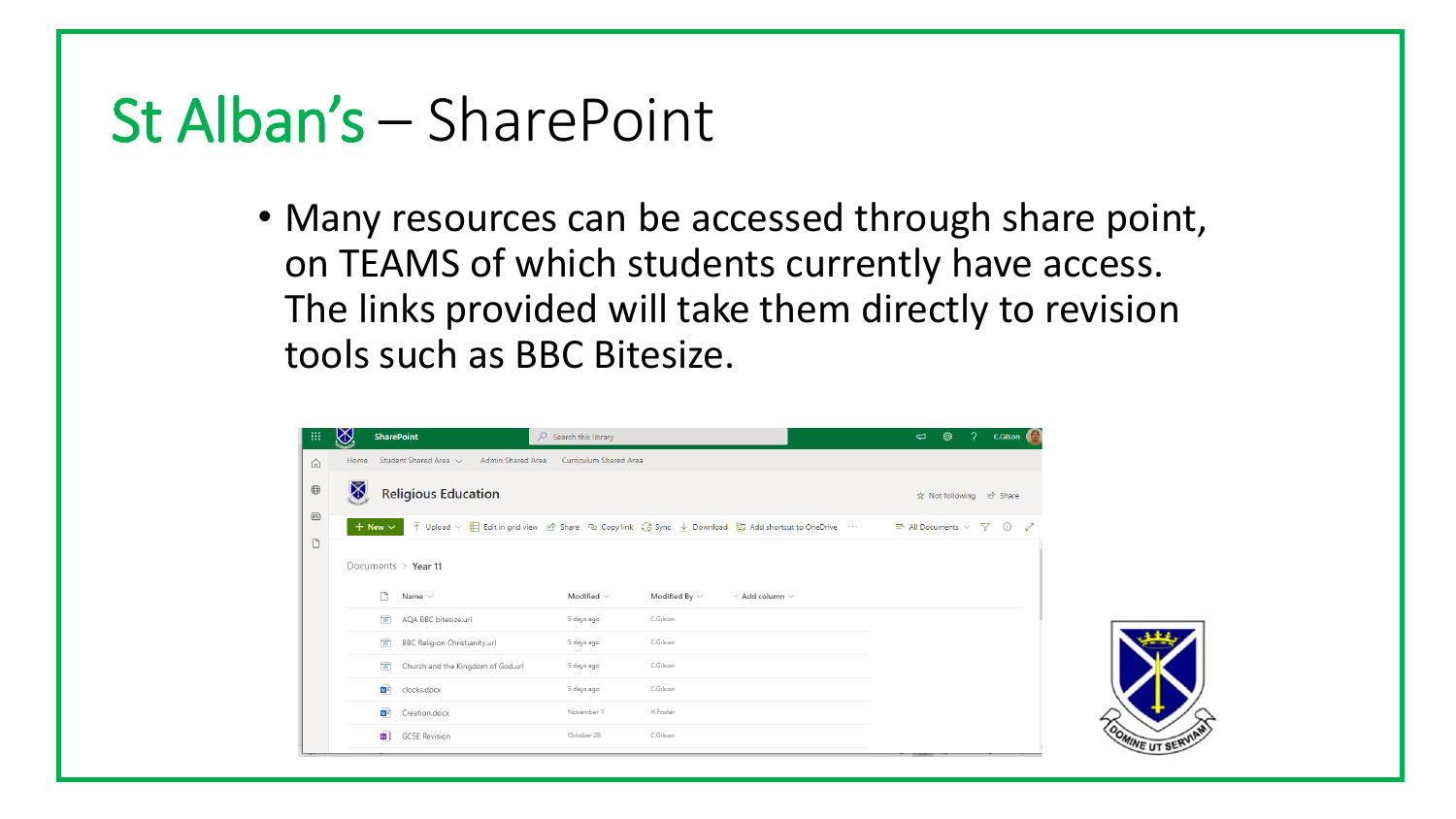## AQA

- Students can also access past papers and mark schemes so they can strengthen their understanding of GCSE format and questioning.
- This link was sent to students at the time of the last PPE.
- <https://www.aqa.org.uk/find-past-papers-and-mark-schemes>